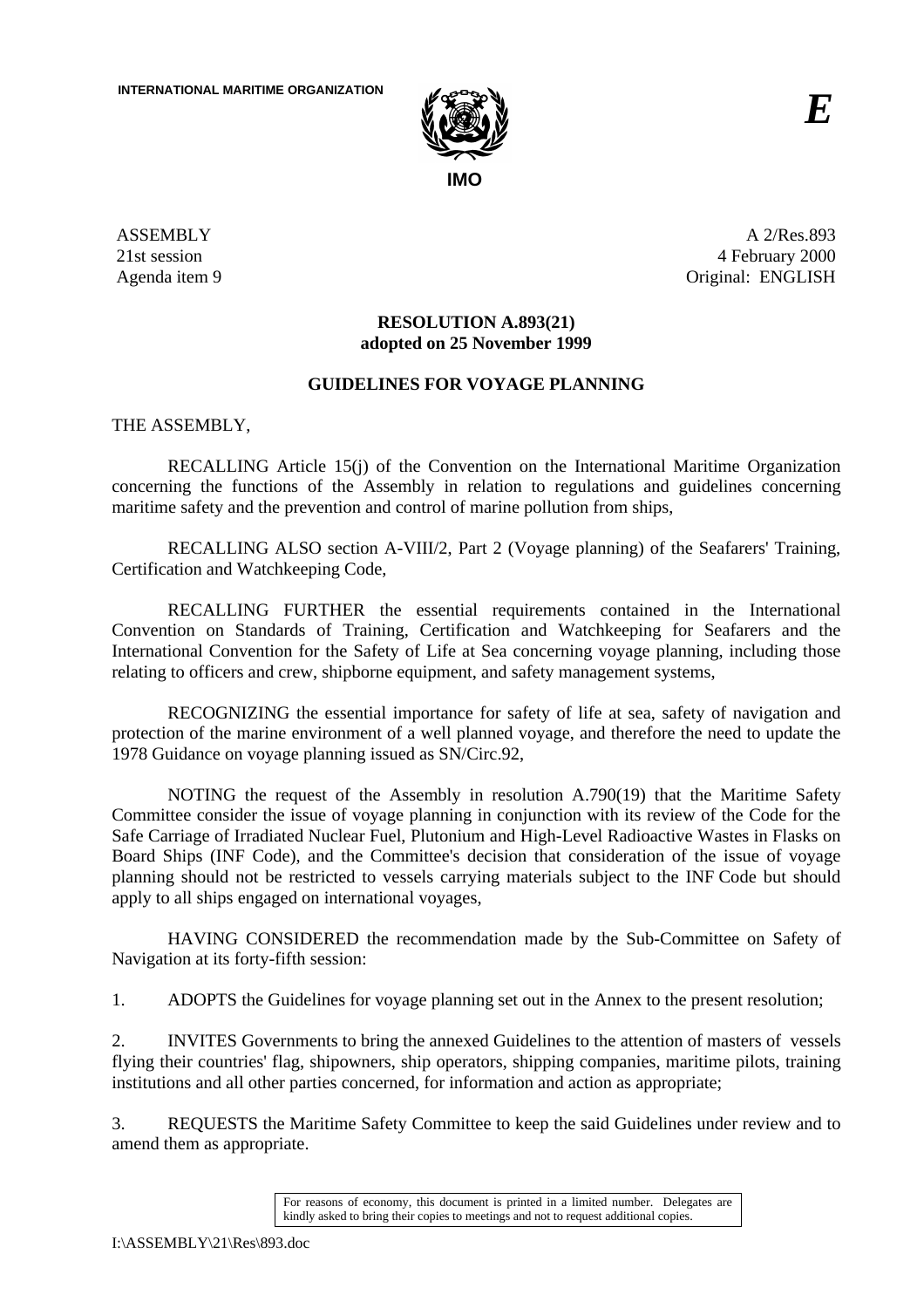### ANNEX

### **DRAFT GUIDELINES FOR VOYAGE PLANNING**

### **1 Objectives**

1.1 The development of a plan for voyage or passage, as well as the close and continuous monitoring of the vessel's progress and position during the execution of such a plan, are of essential importance for safety of life at sea, safety and efficiency of navigation and protection of the marine environment.

1.2 The need for voyage and passage planning applies to all vessels. There are several factors that may impede the safe navigation of all vessels and additional factors that may impede the navigation of large vessels or vessels carrying hazardous cargoes. These factors will need to be taken into account in the preparation of the plan and in the subsequent monitoring of the execution of the plan.

1.3 Voyage and passage planning includes appraisal, i.e. gathering all information relevant to the contemplated voyage or passage; detailed planning of the whole voyage or passage from berth to berth, including those areas necessitating the presence of a pilot; execution of the plan; and the monitoring of the progress of the vessel in the implementation of the plan. These components of voyage/passage planning are analysed below.

## **2 Appraisal**

2.1 All information relevant to the contemplated voyage or passage should be considered. The following items should be taken into account in voyage and passage planning:

- .1 the condition and state of the vessel, its stability, and its equipment; any operational limitations; its permissible draught at sea in fairways and in ports; its manoeuvring data, including any restrictions;
- .2 any special characteristics of the cargo (especially if hazardous), and its distribution, stowage and securing on board the vessel;
- .3 the provision of a competent and well-rested crew to undertake the voyage or passage;
- .4 requirements for up-to-date certificates and documents concerning the vessel, its equipment, crew, passengers or cargo;
- .5 appropriate scale, accurate and up-to-date charts to be used for the intended voyage or passage, as well as any relevant permanent or temporary notices to mariners and existing radio navigational warnings;
- .6 accurate and up-to-date sailing directions, lists of lights and lists of radio aids to navigation; and
- .7 any relevant up-to-date additional information, including:
	- .1 mariners' routeing guides and passage planning charts, published by competent authorities;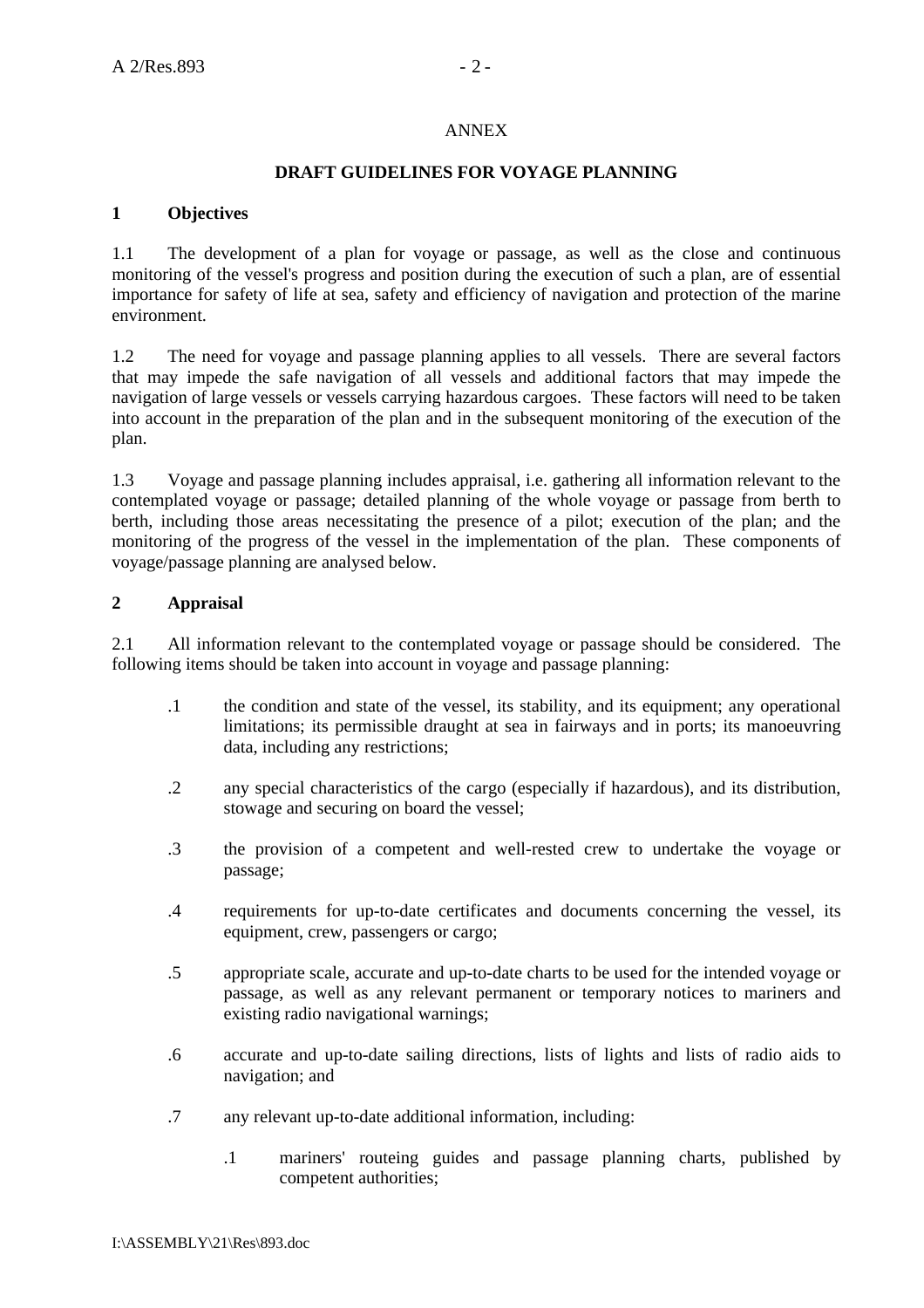- .2 current and tidal atlases and tide tables;
- .3 climatological, hydrographical, and oceanographic data as well as other appropriate meteorological information;
- .4 availability of services for weather routeing (such as that contained in Volume D of the World Meteorological Organization's Publication No. 9);
- .5 existing ships' routeing and reporting systems, vessel traffic services, and marine environmental protection measures;
- .6 volume of traffic likely to be encountered throughout the voyage or passage;
- .7 if a pilot is to be used, information relating to pilotage and embarkation and disembarkation including the exchange of information between master and pilot;
- .8 available port information, including information pertaining to the availability of shore-based emergency response arrangements and equipment; and
- .9 any additional items pertinent to the type of the vessel or its cargo, the particular areas the vessel will traverse, and the type of voyage or passage to be undertaken.

2.2 On the basis of the above information, an overall appraisal of the intended voyage or passage should be made. This appraisal should provide a clear indication of all areas of danger; those areas where it will be possible to navigate safely, including any existing routeing or reporting systems and vessel traffic services; and any areas where marine environmental protection considerations apply.

#### **3 Planning**

3.1 On the basis of the fullest possible appraisal, a detailed voyage or passage plan should be prepared which should cover the entire voyage or passage from berth to berth, including those areas where the services of a pilot will be used.

3.2 The detailed voyage or passage plan should include the following factors:

- .1 the plotting of the intended route or track of the voyage or passage on appropriate scale charts: the true direction of the planned route or track should be indicated, as well as all areas of danger, existing ships' routeing and reporting systems, vessel traffic services, and any areas where marine environmental protection considerations apply;
- .2 the main elements to ensure safety of life at sea, safety and efficiency of navigation, and protection of the marine environment during the intended voyage or passage; such elements should include, but not be limited to:
	- .1 safe speed, having regard to the proximity of navigational hazards along the intended route or track, the manoeuvring characteristics of the vessel and its draught in relation to the available water depth;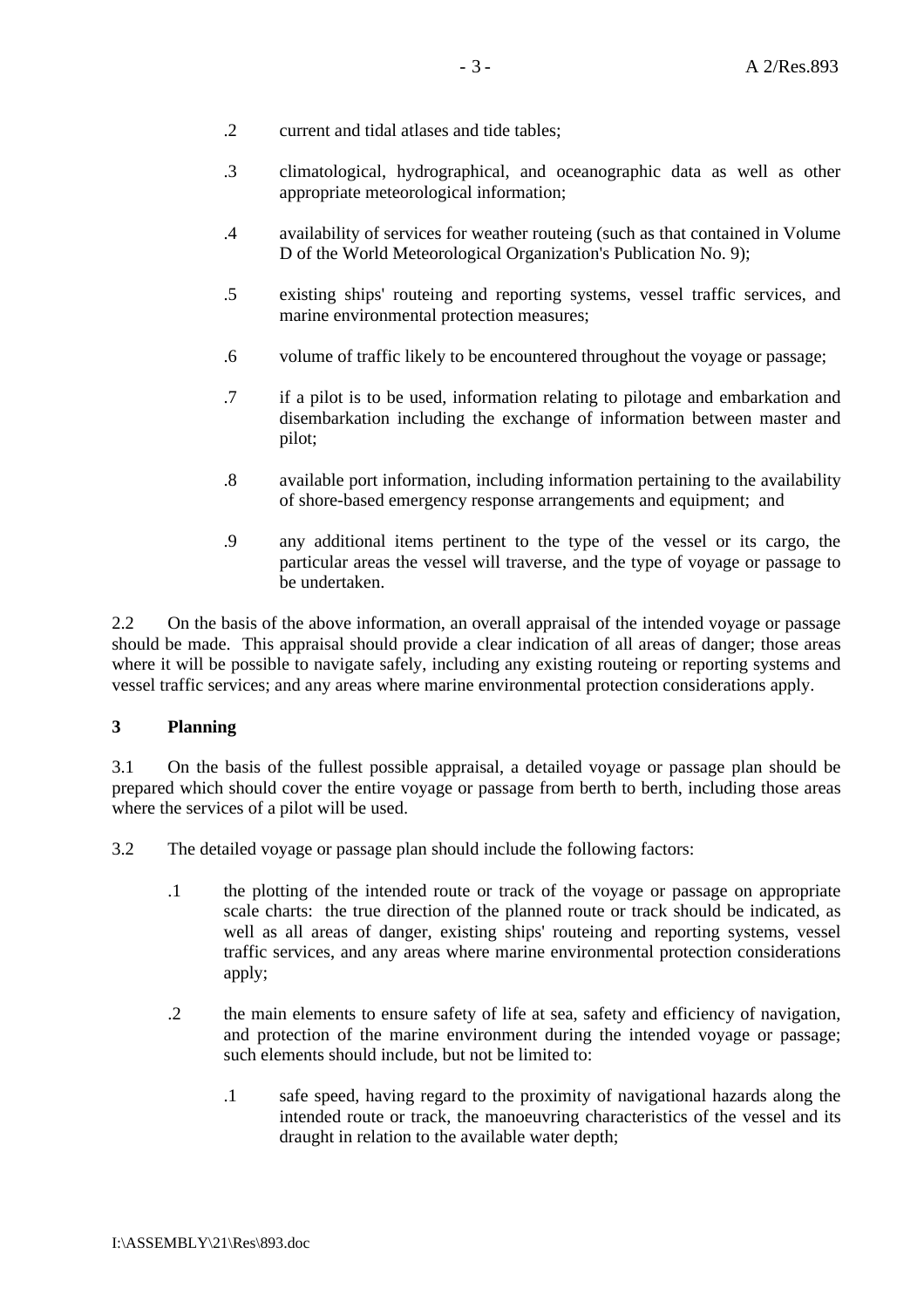- .2 necessary speed alterations en route, e.g., where there may be limitations because of night passage, tidal restrictions, or allowance for the increase of draught due to squat and heel effect when turning;
- .3 minimum clearance required under the keel in critical areas with restricted water depth;
- .4 positions where a change in machinery status is required;
- .5 course alteration points, taking into account the vessel's turning circle at the planned speed and any expected effect of tidal streams and currents;
- .6 the method and frequency of position fixing, including primary and secondary options, and the indication of areas where accuracy of position fixing is critical and where maximum reliability must be obtained;
- .7 use of ships' routeing and reporting systems and vessel traffic services;
- .8 considerations relating to the protection of the marine environment; and
- .9 contingency plans for alternative action to place the vessel in deep water or proceed to a port of refuge or safe anchorage in the event of any emergency necessitating abandonment of the plan, taking into account existing shore-based emergency response arrangements and equipment and the nature of the cargo and of the emergency itself.

3.3 The details of the voyage or passage plan should be clearly marked and recorded, as appropriate, on charts and in a voyage plan notebook or computer disk.

3.4 Each voyage or passage plan as well as the details of the plan, should be approved by the ships' master prior to the commencement of the voyage or passage.

## **4 Execution**

4.1 Having finalized the voyage or passage plan, as soon as time of departure and estimated time of arrival can be determined with reasonable accuracy, the voyage or passage should be executed in accordance with the plan or any changes made thereto.

4.2 Factors which should be taken into account when executing the plan, or deciding on any departure therefrom include:

- .1 the reliability and condition of the vessel's navigational equipment;
- .2 estimated times of arrival at critical points for tide heights and flow;
- .3 meteorological conditions, (particularly in areas known to be affected by frequent periods of low visibility) as well as weather routeing information;
- .4 daytime versus night-time passing of danger points, and any effect this may have on position fixing accuracy; and
- .5 traffic conditions, especially at navigational focal points.